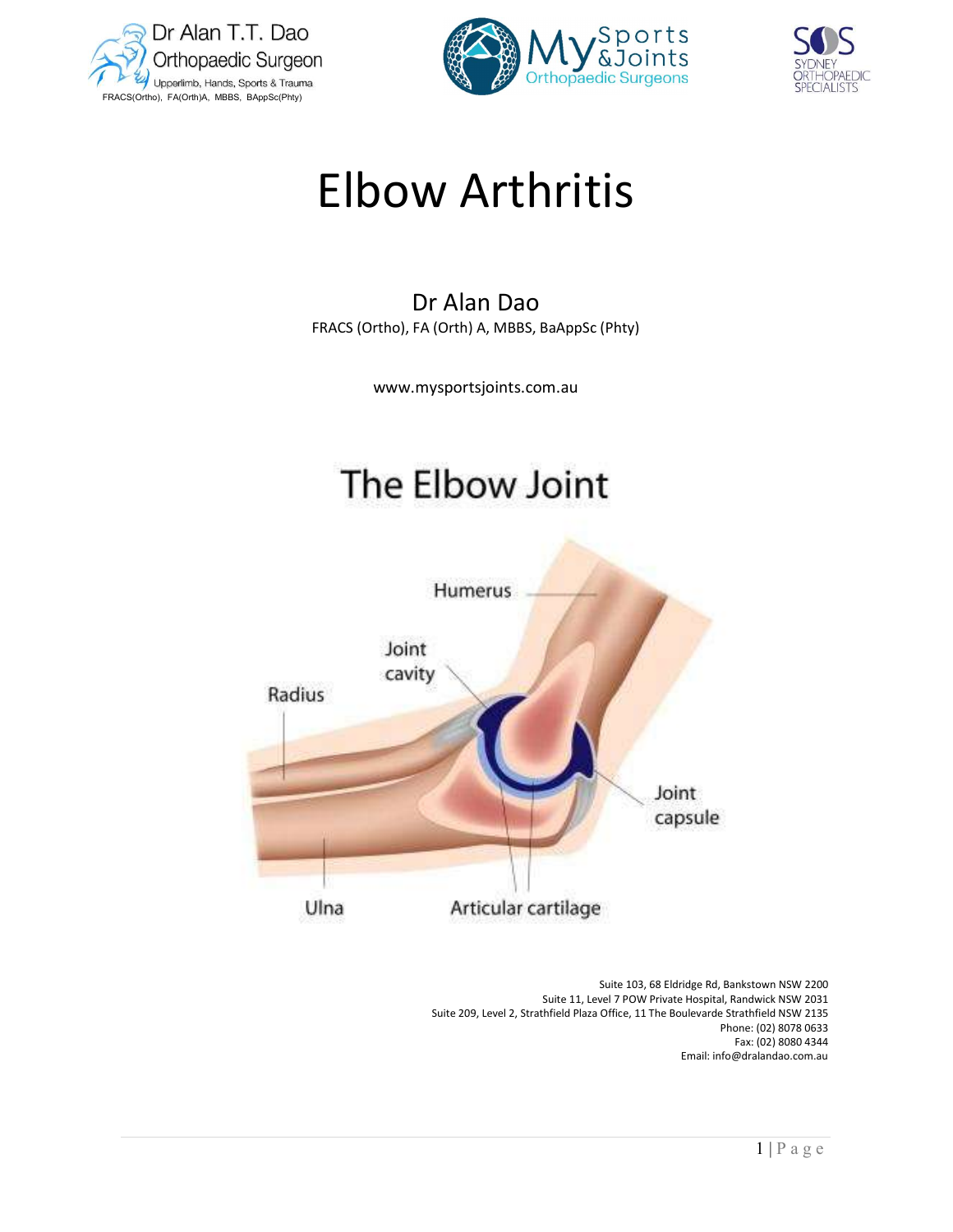





### Anatomy/Description

The elbow is made up of the humerus (upper arm bone), ulna & the radius (forearm bones). The connection between the humerus and the ulna creates a 'hinge' like joint which allows for flexion and extension. The connection between the humerus and the radius provides the supination and pronation movement of the forearm. The humeral condyle is the distal end of the humerus; the lateral side is called the capitulum, the medial side is called the trochlea. The condyle meets with the trochlear notch of the ulna and the head of radius, these surfaces are covered with articular cartilage that protects the bone and allows the joint to glide.



 The elbow is generally well protected from arthritis due to the fit of the joint surfaces and the strength of the surrounding ligaments.

Though the elbow can be weakened by trauma and injury such as fracture or dislocation, it is more common for arthritis to occur as a result of general wear and tear.



## **NORMAL AND ARTHRITIC JOINTS**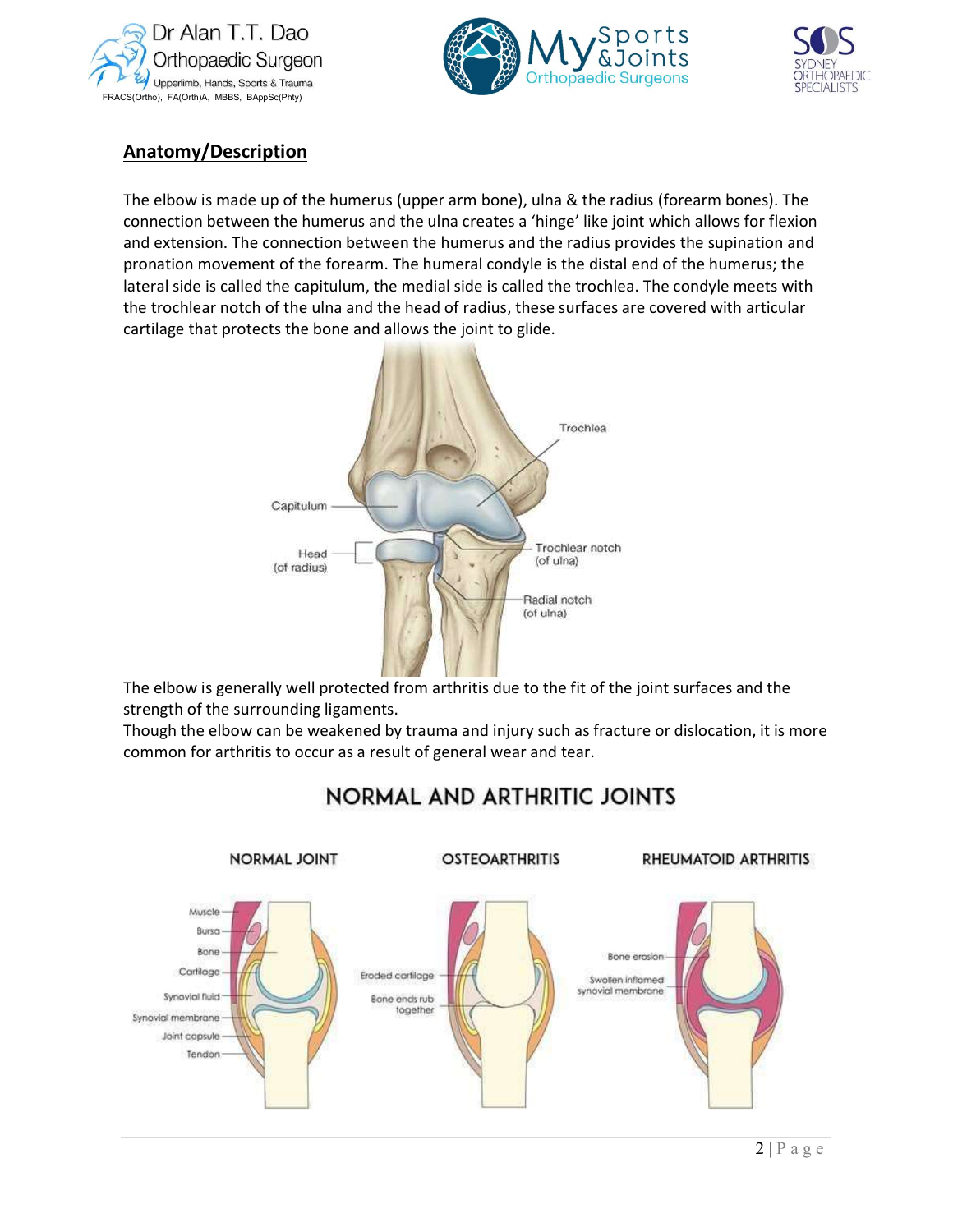





#### What Causes Elbow Arthritis?

There are a few causes of arthritis of the elbow, including;

- Dislocation or fracture (trauma)
- Repetitive stress (overuse or high pressure)
- Infection
- Inflammation (Eg Rheumatoid Arthritis)
- Connective tissue disorders/ growth abnormalities

#### Types of Elbow Arthritis.

There are three main types of arthritis that can affect the elbow joint; osteoarthritis, post-traumatic arthritis and inflammatory arthritis.

- I. Osteoarthritis: Known as "wear and tear" arthritis, destroys the articular cartilage between the connecting bones, resulting in pain from bone-on-bone contact.
- II. Post-Traumatic Arthritis: Can cause destruction of articular cartilage or produce loose fragments which aggravate the joint surface.
- III. Inflammatory arthritis (eg Rheumatoid Arthritis): the synovium that surrounds the joint swells and results in a narrowing of the joint space.

#### Symptoms.

The most common symptoms of elbow arthritis are:

- Pain or a locking/ grating feeling.
- Loss of range of motion.
- Swelling, which can lead to numbness in the little finger or ring finger due to increased pressure on the ulna nerve.

#### Treatment.

increased<br>
medication<br>
mservative<br>
vo surgical<br>
end on the<br>
lacements<br>
may then<br>
ocedure.<br>  $\overline{3 \mid P \text{ a g e}}$ The initial management for arthritis typically includes activity modification, analgesia, medication (eg treatment of Rheumatoid arthritis), injections and exercise therapy. Once conservative treatment is exhausted then surgical intervention may be considered. There are two surgical options; total elbow replacement and elbow arthroscopy. The choice of surgery will depend on the extent of damage to the joint, your normal activity levels and your age. Total elbow replacements have a limited lifespan as the components can wear out with usage and revision surgery may then be required, however revision surgery is never as successful as the initial replacement procedure.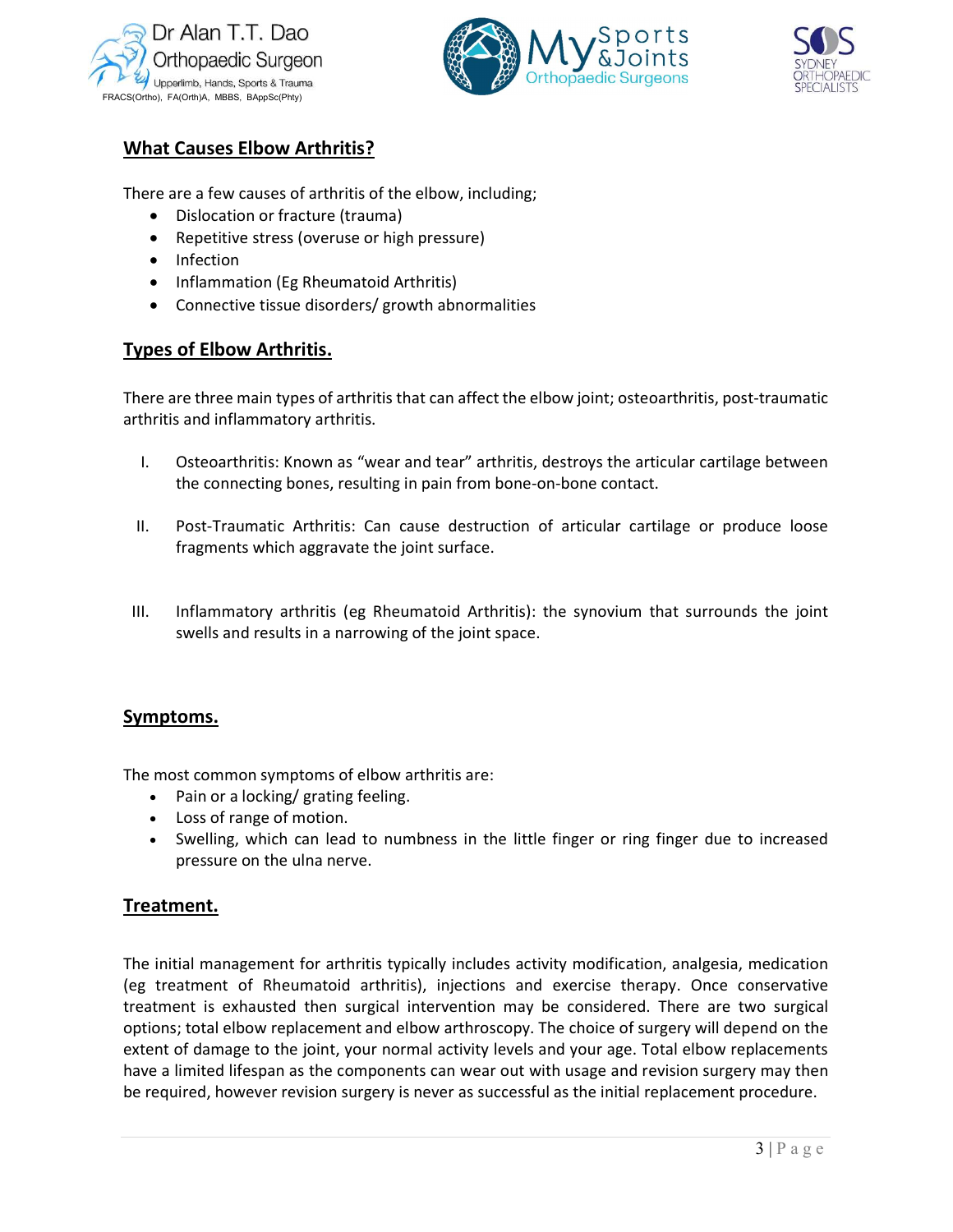





**1. Total elbow replacement** is where the joint is replaced with metal and plastic components to remove the arthritic joint surfaces. It is typically for people who are older and generally less active so that there is lower demand and wearing of the new joint surfaces. There is a lifelong restriction on the amount of weight that can be loaded through the affected arm which is typically about 5kg at the most. Dr Dao would perform the surgery with a 10 to 15cm incision along the back of the elbow. He will then carefully locate the nerves and blood vessels before cutting out the arthritic joint and replacing it with stemmed components in the humerus and ulna bones and a special plastic bearing component to allow movement of the joint. The wound will be closed with skin stiches and adhesive wound dressings. Your arm will be placed in a sling after the surgery and an ice pack is often applied in recovery to help defuse swelling and ease pain.



 $\frac{1}{2}$  is able to<br>edure aims<br>l with skin<br>ise swelling<br>our elbow 2. Elbow arthroscopy allows debridement of the joint and removing any excess bone (osteophytes), loose cartilage or bones fragments which can be typically found in elbow arthritis. This will help to improve pain, range of motion and function. However, this technique cannot repair the arthritis. Dr Dao performs arthroscopic surgery, known as key-hole surgery, through several small incisions less than 1cm long. The arthroscope is a thin instrument containing a miniature video camera and light. It is inserted through a small incision in the elbow. Using small instruments Dr Dao is able to remove any lose bone/ cartilage fragments or damaged tissue within the joint. This procedure aims to release the stiffness and smooth over the joint surfaces. The wounds will be closed with skin stitches and small adhesive dressings. An ice pack is often applied in recovery to help defuse swelling and ease pain. Your arm will be placed in a sling temporarily but you should start moving your elbow as soon as possible after the surgery in order to maintain the improved range of motion.